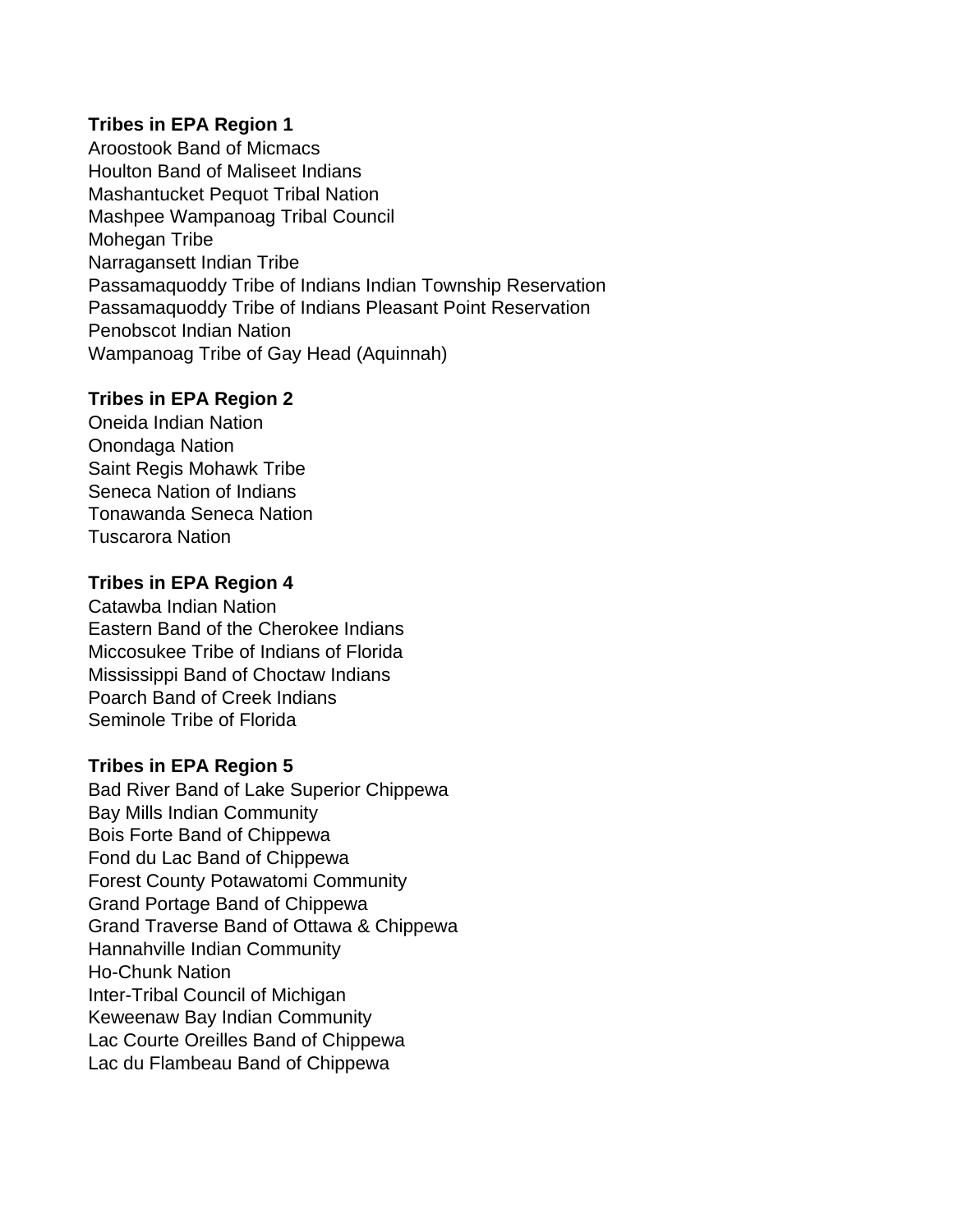Lac Vieux Desert Band of Chippewa Leech Lake Tribe of Ojibwe Little River Band of Ottawa Little Traverse Bay Bands of Odawa Lower Sioux and Upper Sioux Communities Match-E-Be-Nash-She-Wish Band of Pottawatomi Menominee Indian Tribe of Wisconsin Mille Lacs Band of Ojibwe Nottawaseppi Huron Potawatomi Oneida Nation of Wisconsin Pokagon Band of Potawatomi Prairie Island Indian Community Red Cliff Band of Lake Superior Chippewa Red Lake Band of Chippewa Saginaw Chippewa Indian Tribe Sault Ste. Marie Tribe of Chippewa Shakopee Mdewakanton Sioux Community Sokaogon Chippewa Community St. Croix Chippewa Tribe of Wisconsin Stockbridge-Munsee Community White Earth Band of Chippewa

## **Tribes in EPA Region 6**

Absentee-Shawnee Tribe of Indians of Oklahoma Alabama-Coushatta Tribe of Texas Alabama-Quassarte Tribal Town Apache Tribe of Oklahoma Caddo Indian Tribe of Oklahoma Cherokee Nation Cheyenne-Arapaho Tribes of Oklahoma Chickasaw Nation Chitimacha Tribe of Louisiana Choctaw Nation of Oklahoma Citizen Potawatomi Nation Comanche Nation of Oklahoma Coushatta Tribe of Louisiana Delaware Nation (West) Eastern Shawnee Tribe of Oklahoma Eight Northern Indian Pueblo Council Fort Sill Apache Tribe of Oklahoma Inter Tribal Environmental Council of OK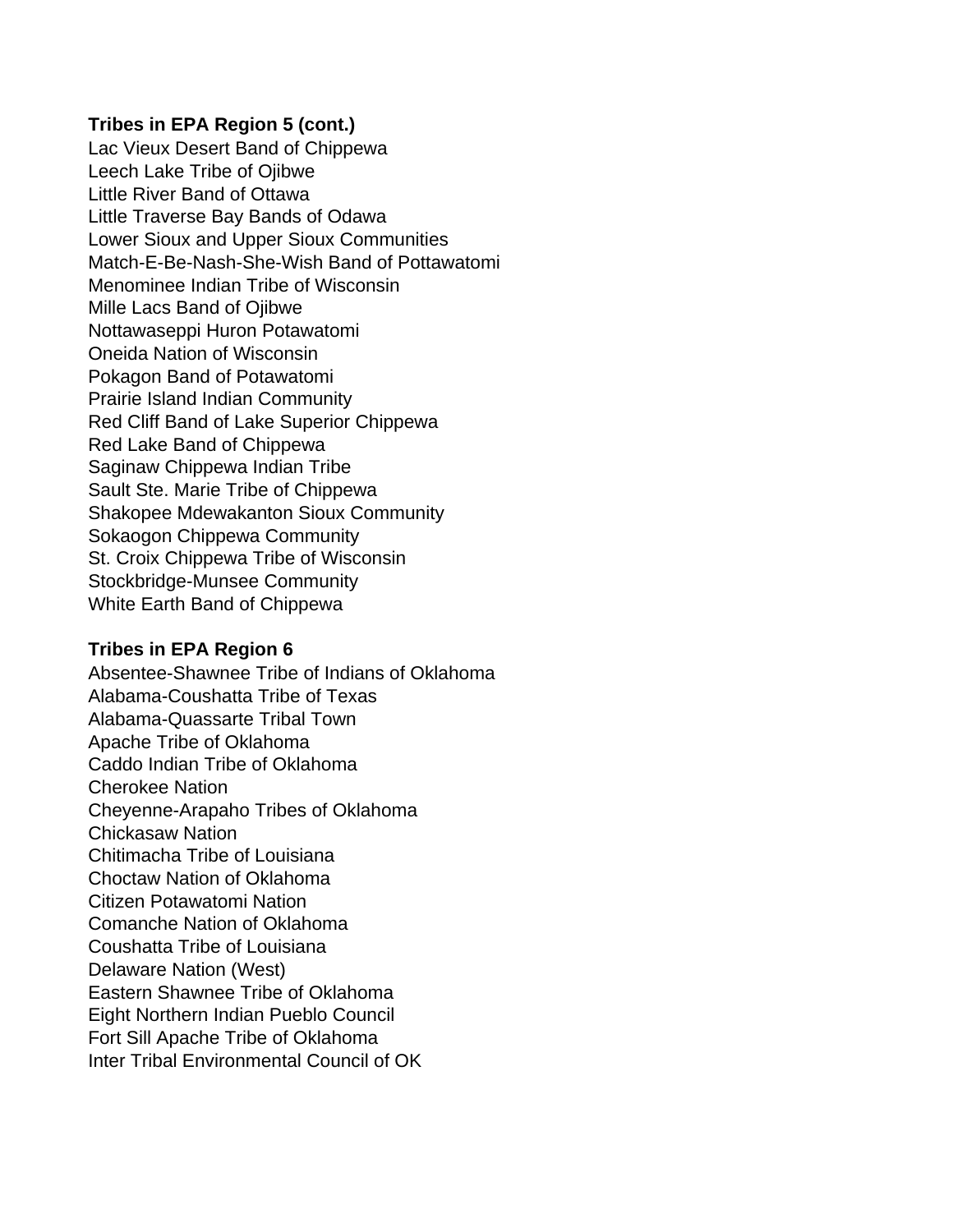Iowa Tribe of Oklahoma Jena Band of Choctaw Indians Jicarilla Apache Nation Kaw Nation Kialegee Tribal Town Kickapoo Traditonal Tribe of Texas Kickapoo Tribe of Oklahoma Kiowa Indian Tribe of Oklahoma Mescalero Apache Tribe Miami Tribe of Oklahoma Modoc Tribe of Oklahoma Muscogee (Creek) Nation Ohkay Owingeh (formerly San Juan) Osage Nation Otoe-Missouria Tribe of Oklahoma Ottawa Tribe of Oklahoma Pawnee Nation of Oklahoma Peoria Tribe of Indians of Oklahoma Ponca Tribe of Indians of Oklahoma Pueblo of Acoma Pueblo of Cochiti Pueblo of Isleta Pueblo of Jemez Pueblo of Laguna Pueblo of Nambe Pueblo of Picuris Pueblo of Pojoaque Pueblo of San Felipe Pueblo of San Ildefonso Pueblo of Sanata Clara Pueblo of Sandia Pueblo of Santa Ana Pueblo of Santo Domingo Pueblo of Taos Pueblo of Tesuque Pueblo of Zia Quapaw Tribe of Oklahoma Sac & Fox Nation Seminole Nation of Oklahoma Seneca-Cayuga Tribe of Oklahoma Shawnee Tribe Thlopthlocco Tribal Town Tonkawa Tribe of Indians of Oklahoma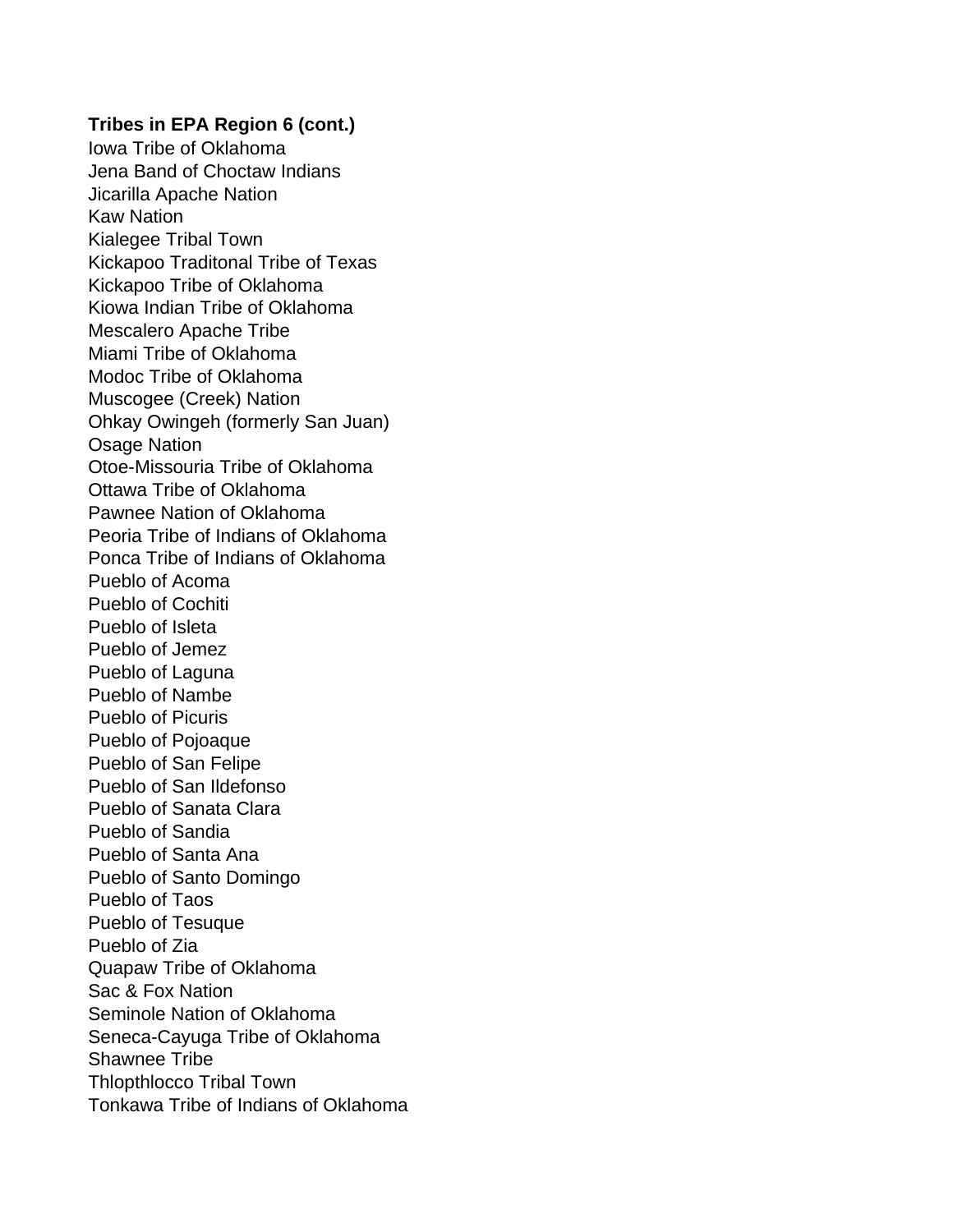Tunica-Biloxi Indians of Louisiana United Keetoowah Band of Cherokee Indians of Oklahoma Wichita and Affiliated Tribes Wyandotte Nation Ysleta del Sur Pueblo of Texas Zuni Tribe

### **Tribes in EPA Region 7**

Iowa Tribe of Kansas and Nebraska Kickapoo Tribe of Kansas Omaha Tribe of Nebraska Ponca Tribe of Nebraska Prairie Band Potawatomi Nation Sac and Fox Nation of Missouri in Kansas and Nebraska Sac and Fox Tribe of the Mississippi in Iowa Meskwaki Nation Santee Sioux Nation of Nebraska Winnebago Tribe of Nebraska

## **Tribes in EPA Region 8**

Assiniboine and Sioux **Blackfeet** Cheyenne River Sioux Chippewa Cree Confederated Salish and Kootenai **Crow** Crow Creek Eastern Shoshone **Flandreau** Gros Ventre and Assinboine Lower Brule Sioux Northern Arapahoe Northern Cheyenne Northwest Band of the Shoshoni Oglala Sioux **Paiute** Rosebud Sioux Sisseton-Wahpeton Skull Valley Band of Goshute Southern Ute Spirit Lake Standing Rock Sioux Three Affiliated Turtle Mountain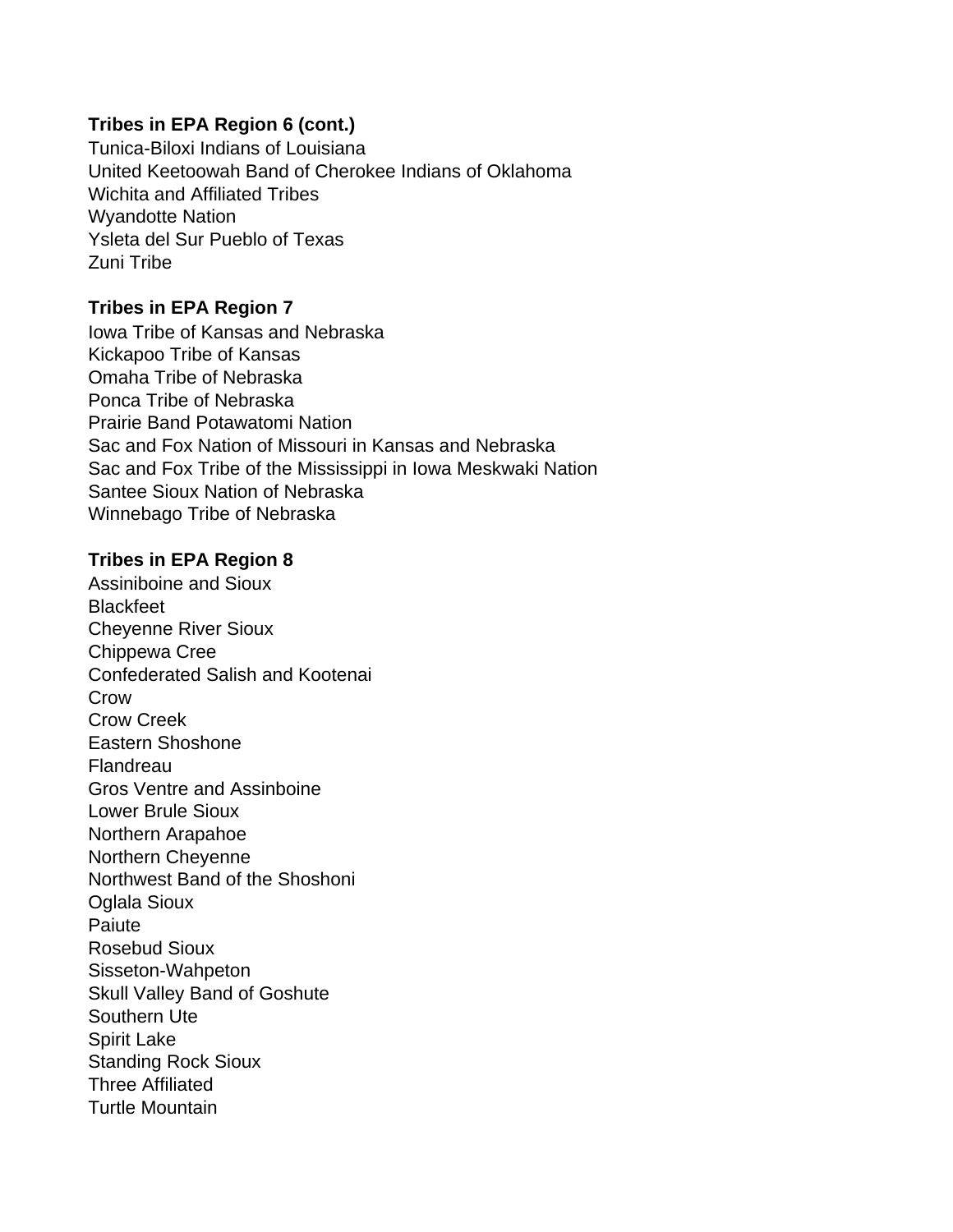Ute Indian Ute Mountain Yankton Sioux

# **Tribes in EPA Region 9**

Agua Caliente Band of Cahuilla Indians of the Agua Caliente Indian Reservation, Ak Chin Indian Community of the Maricopa (Ak Chin) Indian Reservation Alturas Indian Rancheria Augustine Band of Cahuilla Mission Indians of the Augustine Reservation Barona Group of Capitan Grande Band of Mission Indians of the Barona Reservation Bear River Band of the Rohnerville Rancheria Big Lagoon Rancheria Big Pine Band of Owens Valley Paiute Shoshone Indians of the Big Pine Reservation Big Valley Band of Pomo Indians of the Big Valley Rancheria Blue Lake Rancheria Bridgeport Paiute Indian Colony of California Buena Vista Rancheria of Me-Wuk Indians of California Cabazon Band of Mission Indians Cachil DeHe Band of Wintun Indians of the Colusa Indian Community of the Colusa Rancheria Cahto Indian Tribe of the Laytonville Rancheria California Valley Miwok Tribe Campo Band of Diegueno Mission Indians of the Campo Indian Reservation Capitan Grande Band of Diegueno Mission Indians of California Cedarville Rancheria Chemehuevi Indian Tribe of the Chemehuevi Reservation Cher-Ae Heights Indian Community of the Trinidad Rancheria Chicken Ranch Rancheria of Me-Wuk Indians of California Cloverdale Rancheria of Pomo Indians of California Cocopah Tribe of Arizona Colorado River Indian Tribes of the Colorado River Indian Reservation and California Confederated Tribes of the Goshute Reservation and Utah Cortina Indian Rancheria of Wintun Indians of California Coyote Valley Band of Pomo Indians of California Death Valley Timbi-Sha Shoshone Band of California Dry Creek Rancheria of Pomo Indians of California Duckwater Shoshone Tribe of the Duckwater Reservation Elem Indian Colony of Pomo Indians of the Sulphur Bank Rancheria Elk Valley Rancheria Ely Shoshone Tribe of Nevada Ewiiaapaayp Band of Kumeyaay Indians Fort Bidwell Indian Community of the Fort Bidwell Reservation of California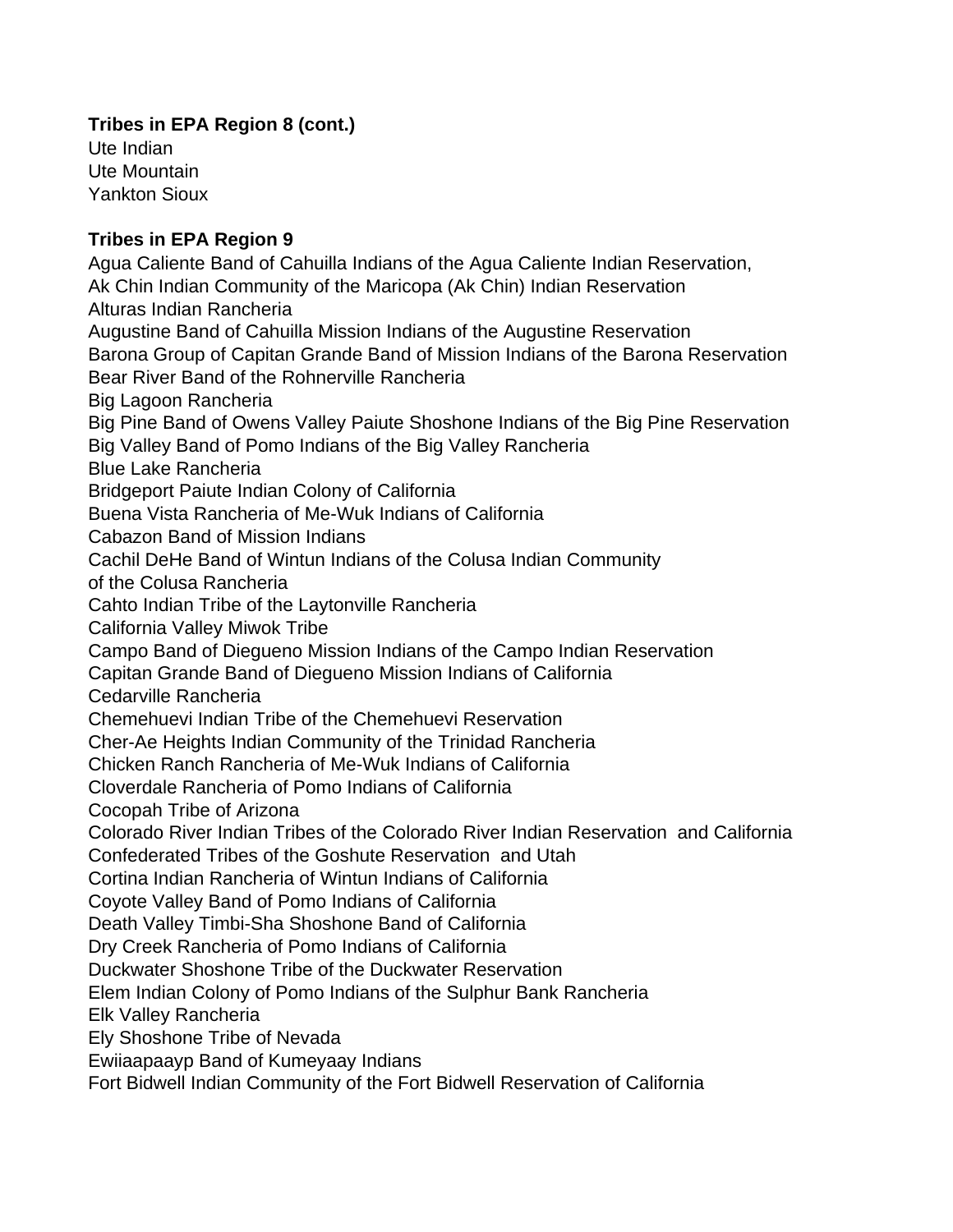Fort Independence Indian Community of Paiute Indians of the Fort Independence Reservation Fort McDermitt Paiute and Shoshone Tribes of the Fort McDermitt Indian Reservation and Oregon Fort McDowell Yavapai Nation Fort Mojave Indian Tribe of Arizona & Nevada Gila River Indian Community of the Gila River Indian Reservation Greenville Rancheria of Maidu Indians of California Grindstone Indian Rancheria of Wintun-Wailaki Indians of California Guidiville Rancheria of California Havasupai Tribe of the Havasupai Reservation Hoopa Valley Tribe Hopi Tribe of Arizona Hopland Band of Pomo Indians of the Hopland Rancheria Hualapai Indian Tribe of the Hualapai Indian Reservation Inaja Band of Diegueno Mission Indians of the Inaja and Cosmit Reservation Ione Band of Miwok Indians of California Jackson Rancheria of Me-Wuk Indians of California Jamul Indian Village of California Kaibab Band of Paiute Indians of the Kaibab Indian Reservation Karuk Tribe of California Kashia Band of Pomo Indians of the Stewarts Point Rancheria La Jolla Band of Luiseno Mission Indians of the La Jolla Reservation La Posta Band of Diegueno Mission Indians of the La Posta Indian Reservation Las Vegas Tribe of Paiute Indians of the Las Vegas Indian Colony Los Coyotes Band of Cahuilla Mission Indians of the Los Coyotes Reservation Lovelock Paiute Tribe of the Lovelock Indian Colony Lower Lake Rancheria Manchester Band of Pomo Indians of the Manchester-Point Arena Rancheria Manzanita Band of Diegueno Mission Indians of the Manzanita Reservation Mesa Grande Band of Diegueno Mission Indians of the Mesa Grande Reservation Middletown Rancheria of Pomo Indians of California Moapa Band of Paiute Indians of the Moapa River Indian Reservation Navajo Nation , New Mexico & Utah Paiute-Shoshone Indians of the Bishop Community of the Bishop Colony Paiute-Shoshone Indians of the Lone Pine Community of the Lone Pine Reservation Paiute-Shoshone Tribe of the Fallon Reservation and Colony Pala Band of Luiseno Mission Indians of the Pala Reservation Pascua Yaqui Tribe of Arizona Paskenta Band of Nomlaki Indians of California Pauma Band of Luiseno Mission Indians of the Pauma & Yuima Reservation Pinoleville Rancheria of Pomo Indians of California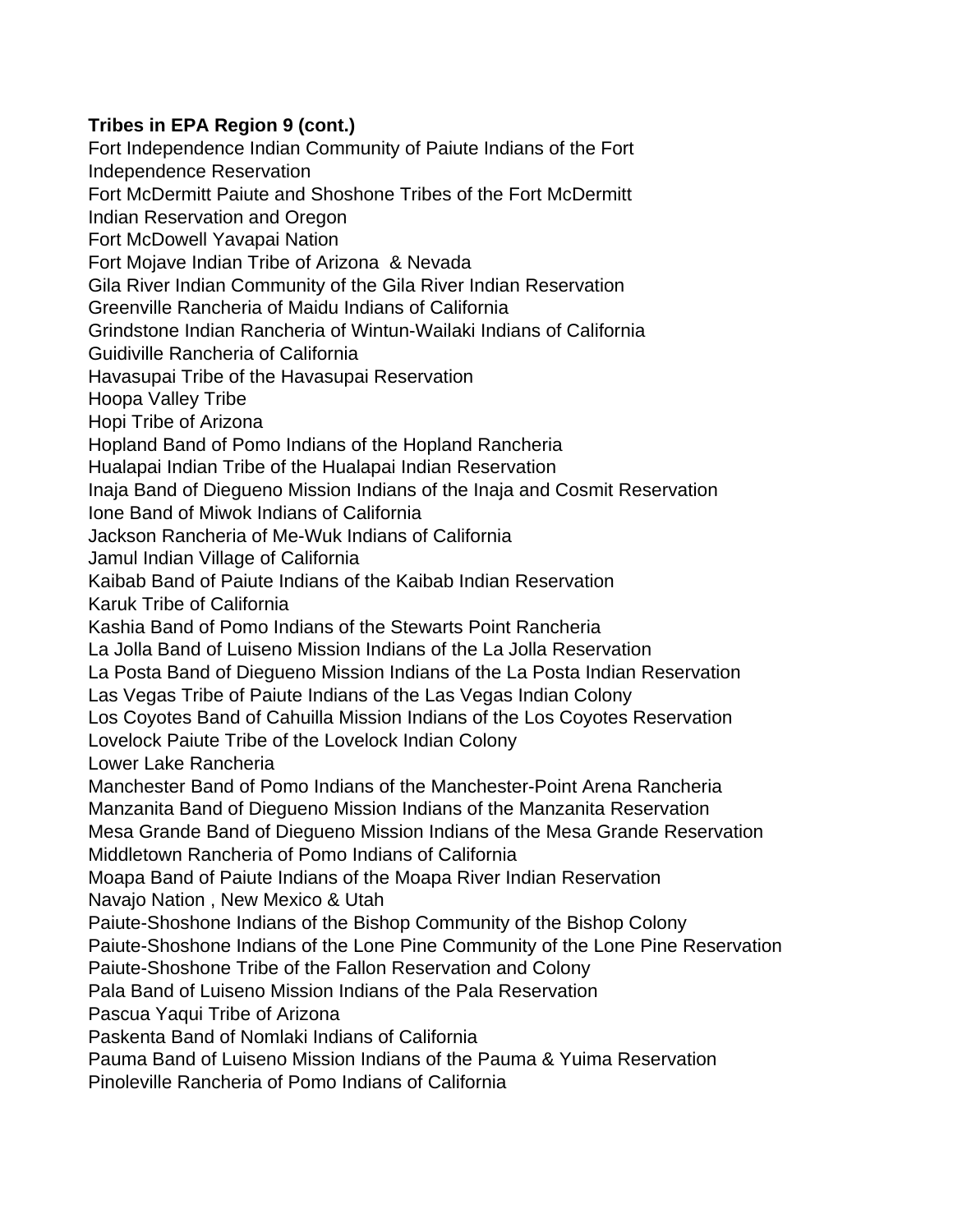Pit River Tribe (includes Big Bend, Lookout, Montgomery Creek & Roaring Creek Rancherias & XL Ranch) Potter Valley Rancheria of Pomo Indians of California Pyramid Lake Paiute Tribe of the Pyramid Lake Reservation Quartz Valley Indian Community of the Quartz Valley Reservation of California Redding Rancheria Redwood Valley Rancheria of Pomo Indians of California Reno-Sparks Indian Colony Resighini Rancheria Rincon Band of Luiseno Mission Indians of the Rincon Reservation Robinson Rancheria of Pomo Indians of California Round Valley Indian Tribes of the Round Valley Reservation Salt River Pima-Maricopa Indian Community of the Salt River Reservation San Carlos Apache Tribe of the San Carlos Reservation San Juan Southern Paiute Tribe of Arizona San Pasqual Band of Diegueno Mission Indians of California Santa Rosa Band of Cahuilla Mission Indians of the Santa Rosa Reservation Santa Rosa Indian Community of the Santa Rosa Rancheria Santa Ynez Band of Chumash Mission Indians of the Santa Ynez Reservation Santa Ysabel Band of Diegueno Mission Indians of the Santa Ysabel Reservation Scotts Valley Band of Pomo Indians of California Sherwood Valley Rancheria of Pomo Indians of California Shoshone-Paiute Tribes of the Duck Valley Reservation Smith River Rancheria Summit Lake Paiute Tribe of Nevada Susanville Indian Rancheria Sycuan Band of Diegueno Mission Indians of California Table Bluff Reservation - Wiyot Tribe Te-Moak Tribe of Western Shoshone Indians of Nevada (Battle Mountain Band) Te-Moak Tribe of Western Shoshone Indians of Nevada (Elko Band) Te-Moak Tribe of Western Shoshone Indians of Nevada (South Fork Band) Te-Moak Tribe of Western Shoshone Indians of Nevada (Wells Band) Tohono Oodham Nation of Arizona Tonto Apache Tribe of Arizona Tuolumne Band of Me-Wuk Indians of the Tuolumne Rancheria of California Twenty-Nine Palms Band of Mission Indians of California Upper Lake Band of Pomo Indians of Upper Lake Rancheria of California Utu Utu Gwaitu Paiute Tribe of the Benton Paiute Reservation Viejas (Baron Long) Group of Capitan Grande Band of Mission Indians of the Viejas Reservation Walker River Paiute Tribe of the Walker River Reservation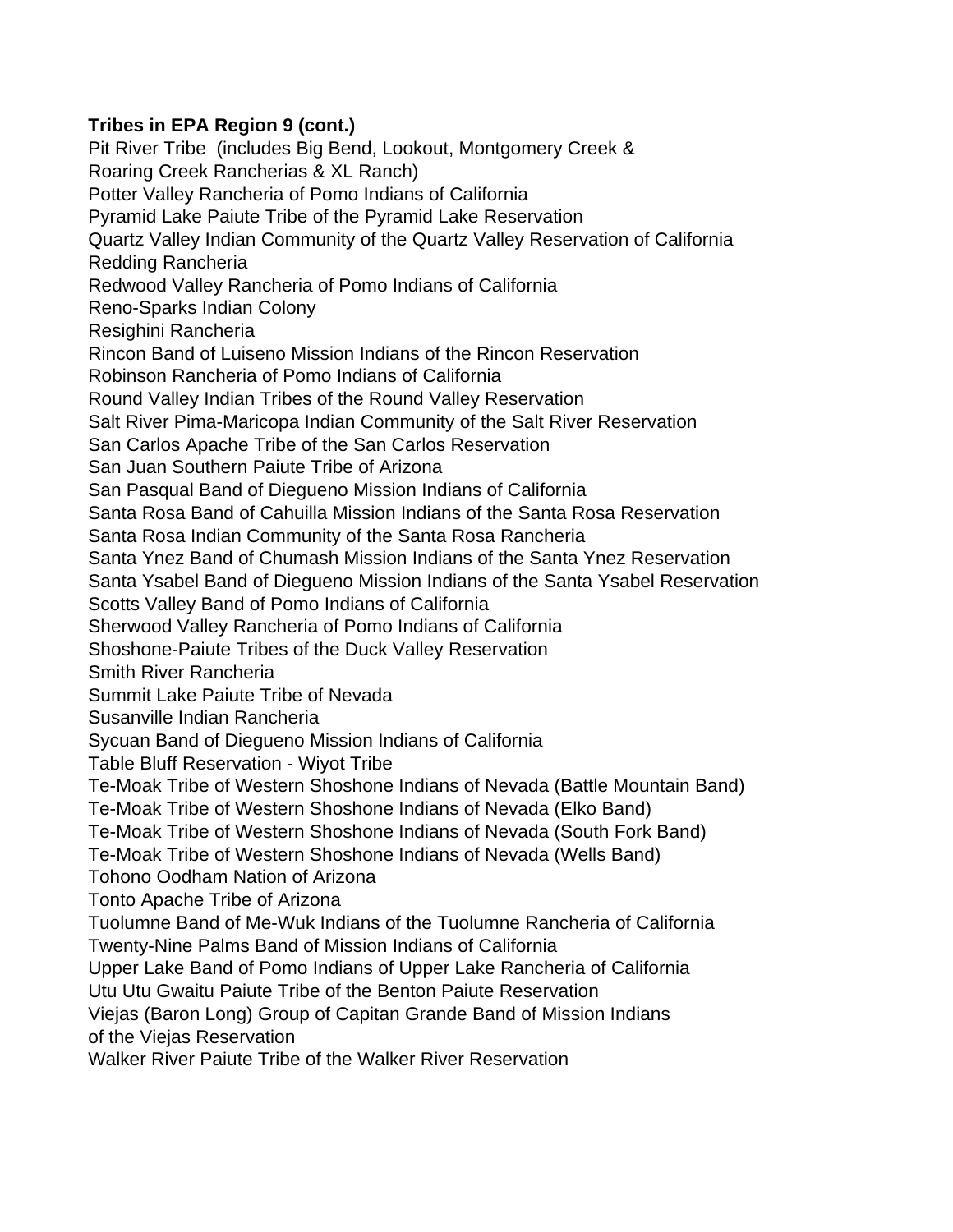Washoe Tribe of Nevada & California (Carson Colony, Dresslerville Colony, Woodfords Community, Stewart Community, & Washoe Ranches) White Mountain Apache Tribe of the Fort Apache Reservation Winnemucca Indian Colony of Nevada Yavapai-Apache Nation of the Camp Verde Indian Reservation Yavapai-Prescott Tribe of the Yavapai Reservation Yerington Paiute Tribe of the Yerington Colony & Campbell Ranch Yomba Shoshone Tribe of the Yomba Reservation Yurok Tribe of the Yurok Reservation

## **Tribes in EPA Region 10**

Agdaagux Tribe of King Cove Akiachak Akiak Aleknagik Traditional Council Aleutian/Pribilof Islands Association Algaaciq Allakaket Tribal Council Anvik Asa'carsarmiut (aka Mountain Village) Association of Village Council Presidents Atmautluak Beaver Village Council Belkofski Tribal Council Brevig Mission Central Council of Tlingit and Haida Indian Tribes **Chalkvitsik** Cheesh'na Tribal Council Chefornak Chevak Native Village Chignik Bay Tribal Council Chignik Lagoon Village Council Chignik Lake Traditional Council Chilkat Indian Village of Klukwan Chilkoot Indian Association Chinik Eskimo Community Chugach Regional Resources Commission (CRRC) Chuloonawick Native Village Clarks Point Village Council Confederated Tribes and Bands of the Yakama Nation Confederated Tribes of the Chehalis Reservation Confederated Tribes of the Colville Reservation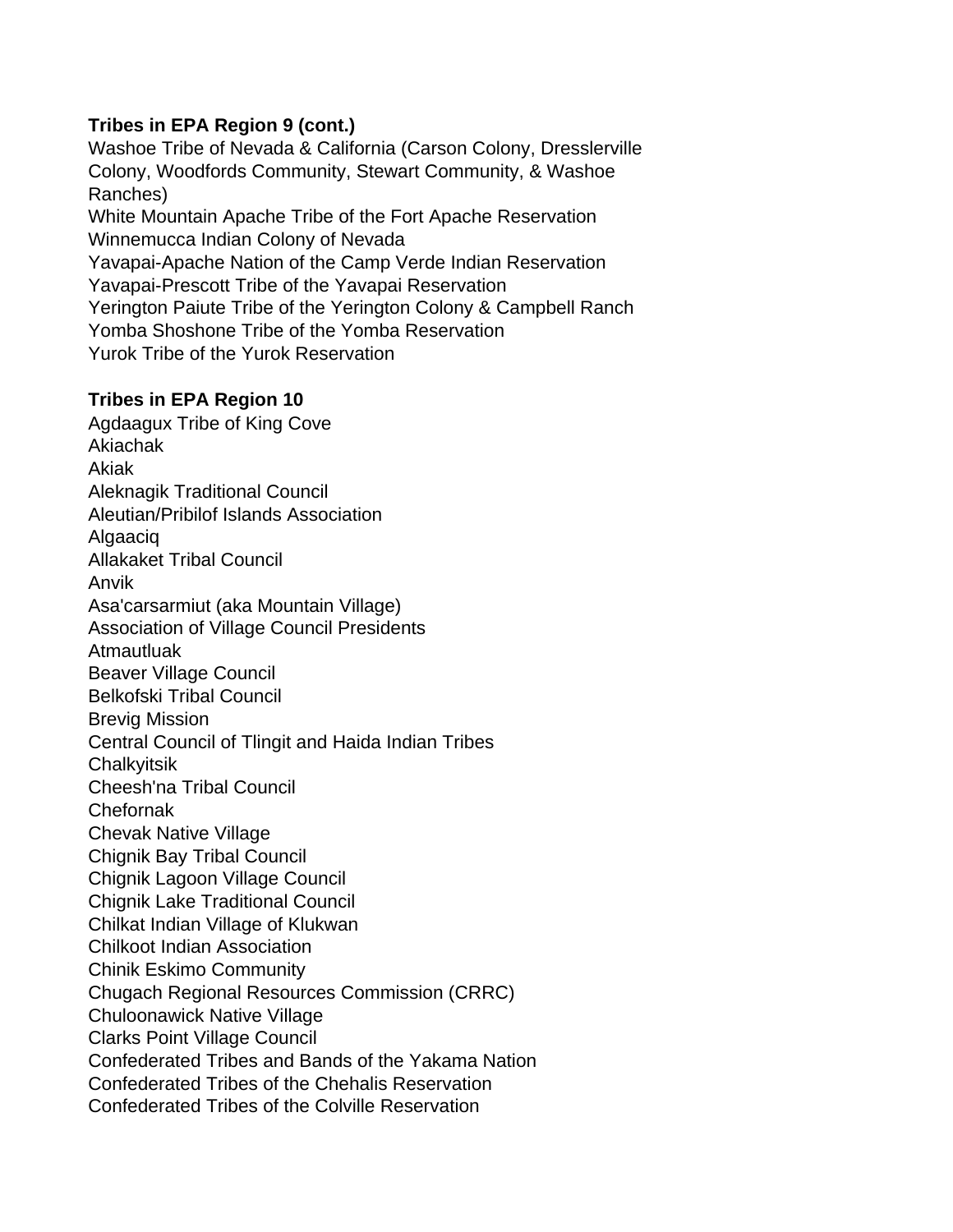Copper Valley Development Association Craig Community Association Curyung Tribal Council Douglas Indian Association Eek Egegik Village Council Eklutna Tribal Council Ekuk Village Council Ekwok Village Council Emmonak Evansville Tribal Council Hoh Indian Tribe of the Hoh Indian Reservation Holy Cross Hughes Village Huslia Village Hydaburg Cooperative Association Igiugig Village Council Iliamna Village Council Inupiat Community of the Arctic Slope Iqurmiut (aka Russian Mission) Ivanof Bay Village Council Jamestown S'Klallam Tribe Kalispel Tribe of Indians Kanatak Tribal Council Karluk Tribal Council Kasigluk Kenaitze Indian Tribe Ketchikan Indian Community King Salmon Tribe Kipnuk Traditional Council Klawock Cooperative Association Knik Tribal Council Kokhanok Village Council Kongiganak Kotlik Traditional Council Koyukuk Native Village Kwethluk Kwigillingok Kwinhagak (Quinhagak) Larsen Bay Tribal Council Levelock Village Council Lime Village Lower Elwha Klallam Tribe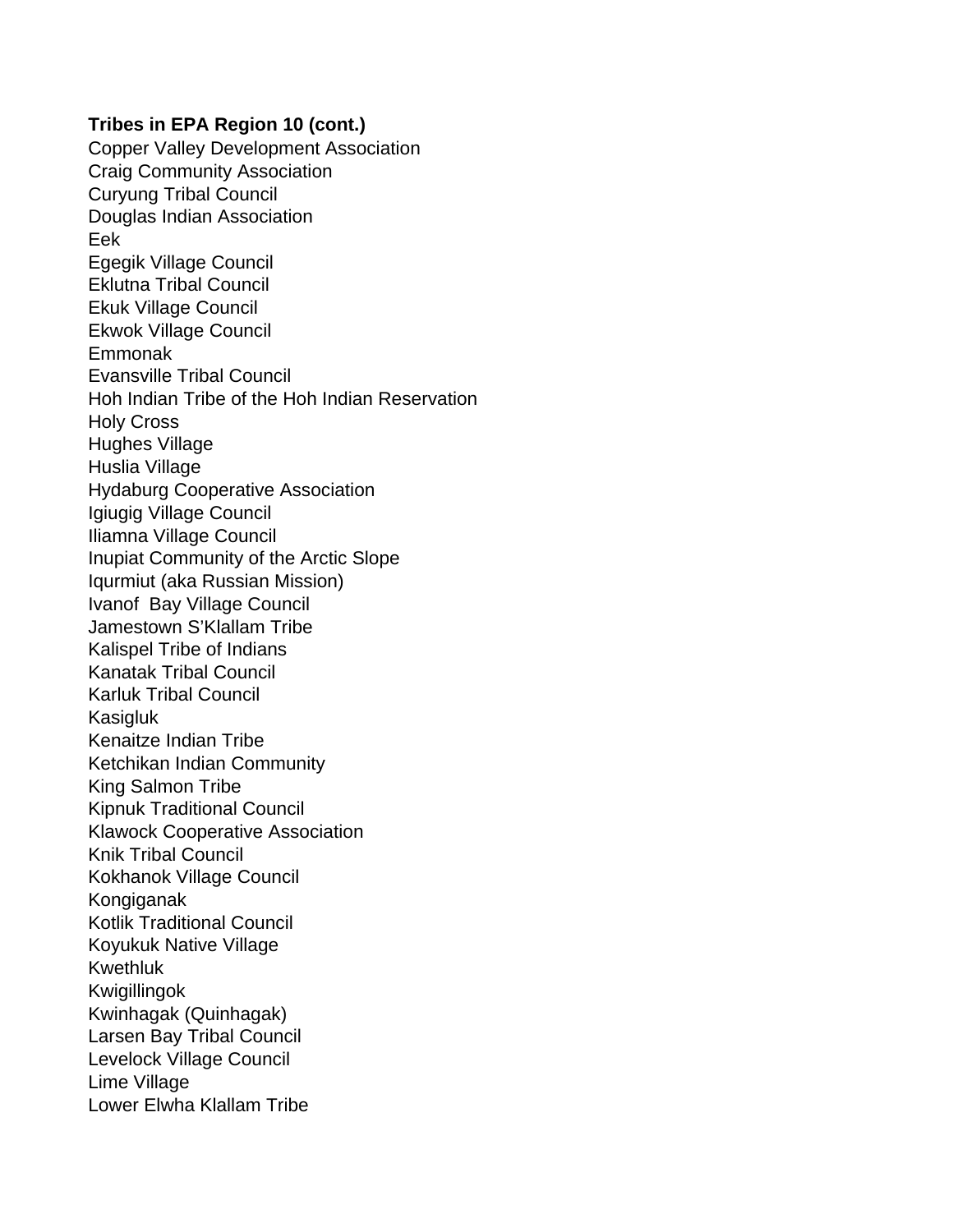**Tribes in EPA Region 10 (cont.)** Lummi Nation Makah Tribe Maniilaq Association Manokotak Village Council **Marshall** McGrath Native Village Mekoryuk Metlakatla Indian Community Mt. Sanford Tribal Consortium Muckleshoot Indian Tribe Naknek Village Council Napakiak Napaskiak Native Vilage of Buckland Native Village of Afognak Tribal Council Native Village of Akutan Native Village of Alatna Native Village of Ambler Native Village of Atka Native Village of Barrow Native Village of Cantwell Native Village of Chenega Tribal Council Native Village of Chickaloon Native Village of Chitina Native Village of Chuathbaluk (Russian Mission, Kuskokwim) Native Village of Deering Native Village of Dot Lake Native Village of Eagle Native Village of Eyak Native Village of False Pass Native Village of Fort Yukon (aka Gwichyaa Gwich'in Tribal Government) Native Village of Gakona Native Village of Georgetown Native Village of Gulkana Native Village of Hamilton Native Village of Hooper Bay Native Village of Kaktovik Native Village of Kiana Native Village of Kivalena Native Village of Kobuk Native Village of Kotzubue Native Village of Koyuk Native Village of Minto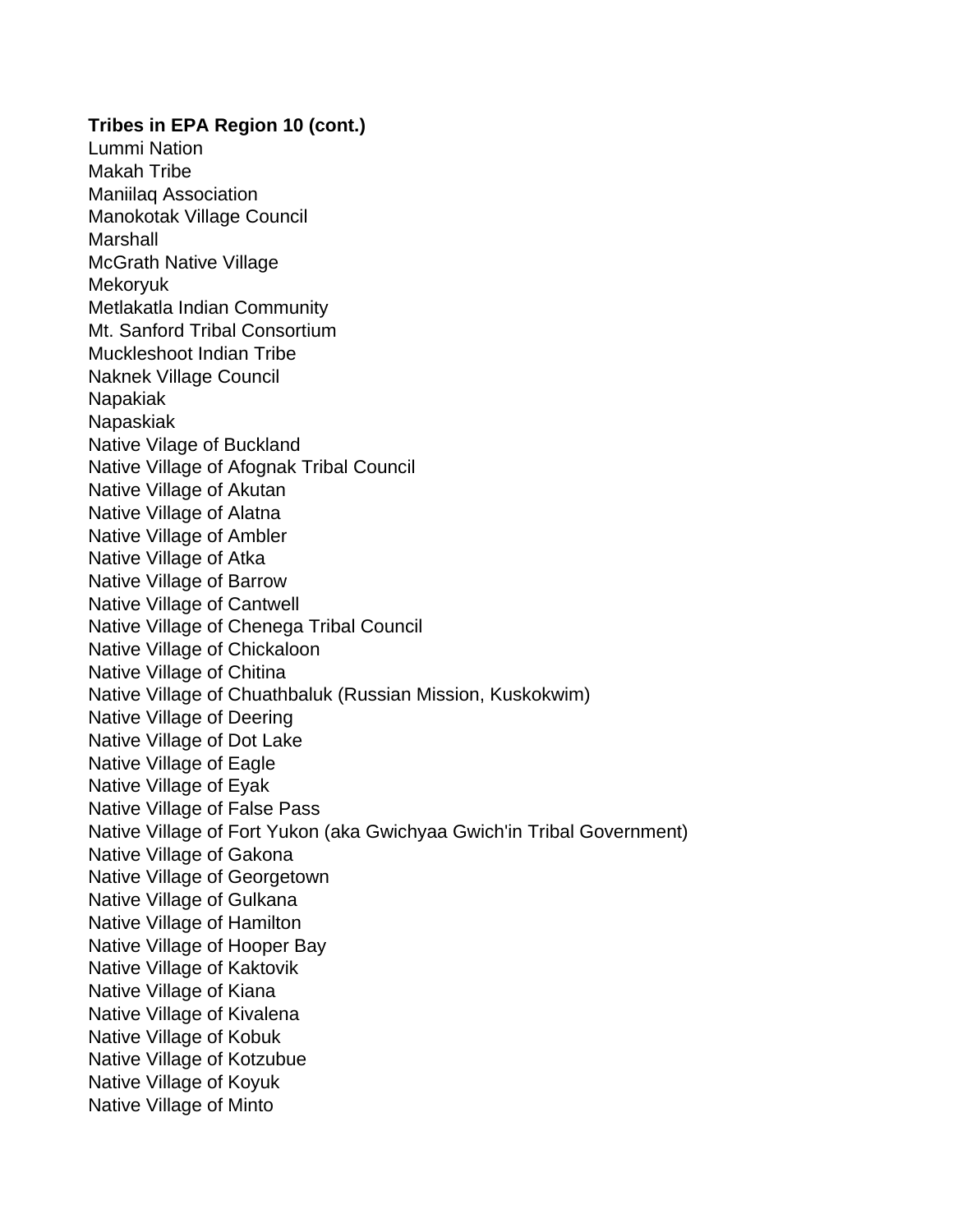Native Village of Nanwalek Native Village of Napaimute Native Village of Nelson Lagoon Native Village of Nikolski Native Village of Noatak Native Village of Ouzinkie Native Village of Paimiut Native Village of Perryville Native Village of Port Graham Native Village of Port Lions Native Village of Pt. Hope Native Village of Pt. Lay Native Village of Ruby Native Village of Salamatoff Native Village of Scammon Bay Native Village of Selawik Native Village of Shaktoolik Native Village of Shungnak Native Village of St. Michael Native Village of Stebbins Native Village of Tanana Native Village of Tatitlek Native Village of Tazlina Native Village of Tetlin Native Village of Tyonek Native Village of Unalakleet Native Village of Venetie Tribal Government Native Village of Wales Native Village of White Mountain New Koliganek Village Council New Stuyahok Traditional Council Newhalen Tribal Council **Newtok Nightmute** Nikolai Village Ninilchik Traditional Council Nisqually Tribe Nome Eskimo Community Nondalton Village Nooksack Indian Tribe Noorvik Native Community Norton Sound Health Corportation Nulato Village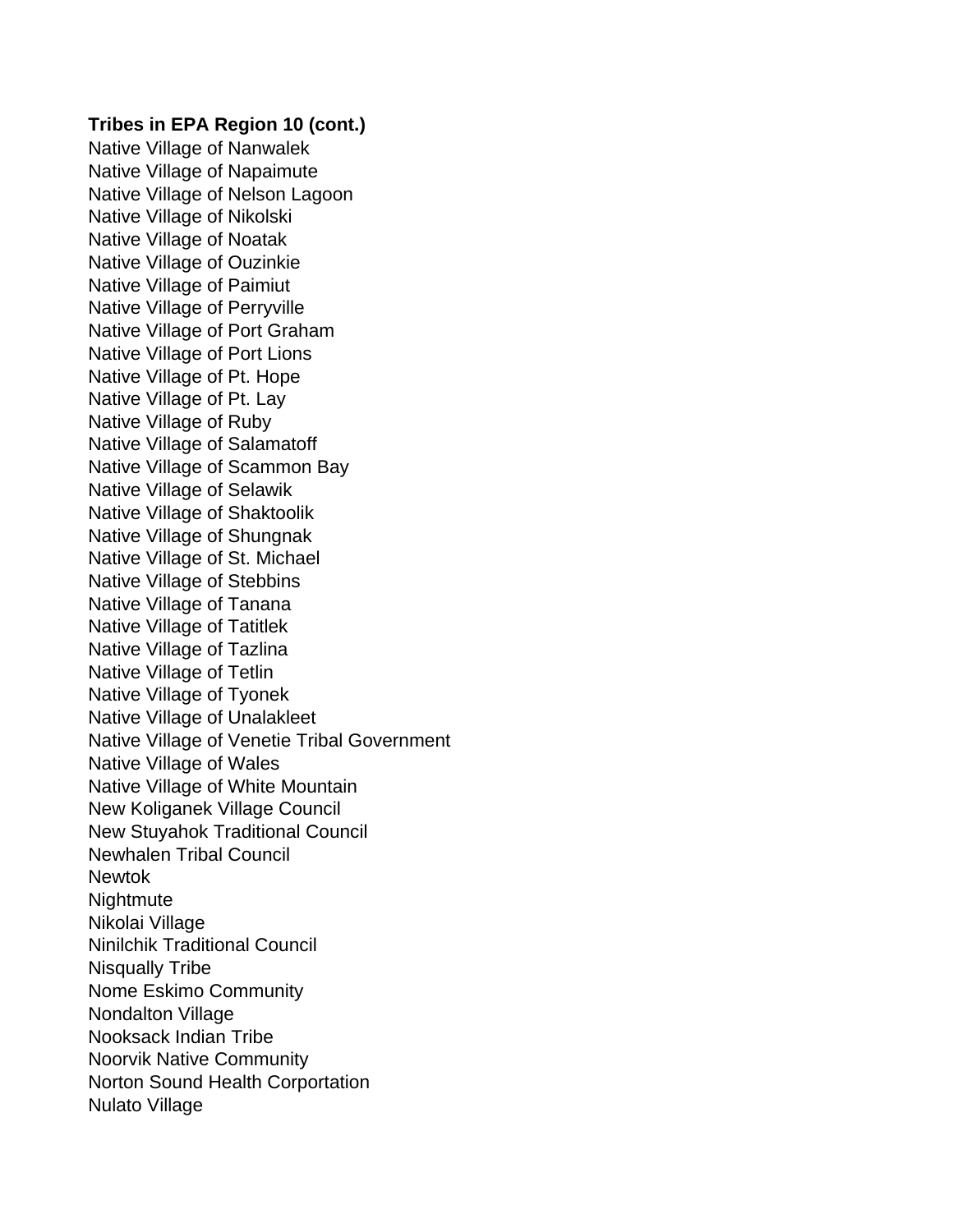Nunakauyarmuit (or Nunakauyak) (aka Toksook Bay) Nunapitchuk **Ohogamuit** Old Harbor Tribal Council Organized Village of Kake Organized Village of Kasaan **Orutsararmiut Oscarville** Pauloff Harbor Village Pedro Bay Tribal Council Petersburg Indian Association Pilot Point Tribal Council Pilot Station Pitka's Point Platinum Port Gamble S'Klallam Tribe Port Heiden Village Council Portage Creek Village Council Qagan Tayagungin Tribe Quileute Tribe Quinault Indian Nation Samish Indian Nation Sauk-Suiattle Indian Tribe Seldovia Village Tribe Shoalwater Bay Tribe Sitka Tribe Skagway Traditional Council Skokomish Tribal Nation Snoqualmie Nation South Naknek Village Council Spokane Tribe of Indians Squaxin Island Tribe St. George Island Aleut Community Stillaguamish Tribe of Indians Sun'aq Tribe of Kodiak (aka Shoo'naq) Suquamish Tribe Swinomish Indian Tribal Community Takotna Village Tanana Chiefs Conference Telida Village Togiak Traditional Council Tribal Government of St. Paul Tulalip Tribes of Washington